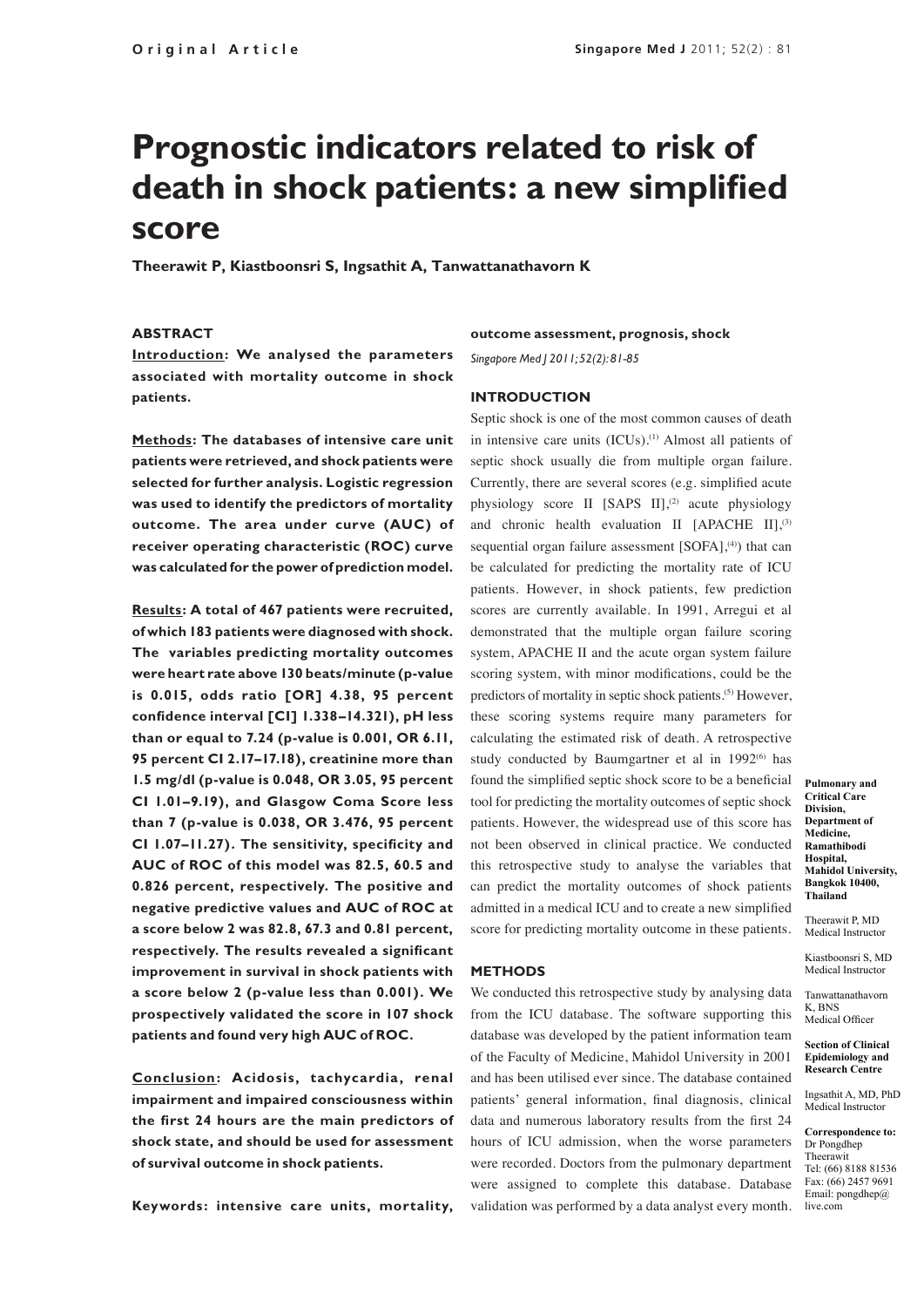|                               | Mean $\pm$ SD          | p-value                   | 95% CI  |                 |
|-------------------------------|------------------------|---------------------------|---------|-----------------|
|                               | Survivor ( $n = 129$ ) | Non-survivor ( $n = 54$ ) |         |                 |
| Age (yrs)                     | $60.48 \pm 17.09$      | $58.80 \pm 17.41$         | 0.550   | $-3.81, 7.19$   |
| Gender (%)                    |                        |                           | 0.470   |                 |
| Female                        | 46.5                   | 40.7                      |         |                 |
| Male                          | 53.5                   | 59.3                      |         |                 |
| BT (°C)                       | $37.40 \pm 1.35$       | $37.40 \pm 1.68$          | 0.990   | $-0.47, 0.46$   |
| SBP (mmHg)                    | $81.31 \pm 18.35$      | $68.09 \pm 23.71$         | < 0.001 | 6.79, 19.64     |
| DBP (mmHg)                    | $47.34 \pm 12.62$      | $40.48 \pm 17.60$         | 0.003   | 2.29, 11.42     |
| $MAP$ (mmHg)                  | $58.69 \pm 13.83$      | $49.69 \pm 18.59$         | < 0.001 | 4.09, 13.92     |
| HR (beats/min)                | $114.95 \pm 24.62$     | $130.61 \pm 39.35$        | 0.001   | $-25.16, -6.17$ |
| RR (breaths/min)              | $26.00 \pm 5.22$       | $27.48 \pm 8.46$          | 0.240   | $-3.95, 0.99$   |
| pН                            | $7.38 \pm 0.13$        | $7.19 \pm 0.198$          | < 0.001 | 0.11, 0.25      |
| $HCO3$ (mmol/L)               | $19.61 \pm 5.48$       | $18.43 \pm 6.58$          | 0.507   | $-2.35, 4.71$   |
| $PaO2$ (mmHg)                 | $116.28 \pm 56.28$     | $104.37 \pm 59.80$        | 0.332   | $-12.33, 36.15$ |
| Cr (mmol/L)                   | $2.64 \pm 3.02$        | $2.82 \pm 3.36$           | 0.716   | $-1.18, 0.81$   |
| $Hct (\%)$                    | $29.81 \pm 7.52$       | $29.75 \pm 7.31$          | 0.957   | $-2.32, 2.45$   |
| $WBC$ (cell/mm <sup>3</sup> ) | $18.18 \pm 69.83$      | $10.79 \pm 9.11$          | 0.444   | $-11.63, 26.41$ |
| GCS                           | $13.10 \pm 3.10$       | $9.00 \pm 5.06$           | < 0.001 | 2.89, 5.31      |
| <b>APACHE II</b>              | $21.26 \pm 7.19$       | $32.20 \pm 9.73$          | < 0.001 | $-13.51, -8.38$ |

## **Table. I Characteristics of survivors and non-survivors among shock patients.**

BT: body temperature; SBP: systolic blood pressure; DBP: diastolic blood pressure; MAP: mean arterial pressure; HR: heart rate; RR: respiratory rate; Cr: creatinine; Hct: haemocrit; WBC: white blood cell count; GCS: Glasgow Coma Score

|  |  |  |  | Table. II Four major predictors derived from the logistic regression model. |  |
|--|--|--|--|-----------------------------------------------------------------------------|--|
|  |  |  |  |                                                                             |  |

|                                          |                                    | Odds ratio (95% CI)                |
|------------------------------------------|------------------------------------|------------------------------------|
|                                          | Univariate                         | Multivariate                       |
| Chronic disease <sup>a</sup>             | 1.981 (0.872-4.500)                |                                    |
| Impaired immune statusb                  | 1.385 (0.723-2.652)                |                                    |
| Steroid usage <sup>c</sup>               | 1.228 (0.492-3.068)                |                                    |
| $HR > 130$ (beats/min)                   | 3.679 (1.853-7.302)*               | 4.377 $(1.338 - 14.321)^{\dagger}$ |
| $RR > 24$ (breaths/min)                  | 2.488 (1.262-4.904) <sup>†</sup>   | $0.636(0.194 - 2.087)$             |
| $pH \leq 7.24$                           | 7.361 (2.970-18.24)*               | 6.109 $(2.172 - 17.180)^{\dagger}$ |
| $Cr > 1.5$ (mmol/L)                      | 2.560 (1.286-5.095) <sup>†</sup>   | 3.046 $(1.009 - 9.191)^{\dagger}$  |
| $WBC \leq 4,010$ (cell/mm <sup>3</sup> ) | $2.849$ (1.310-6.198) <sup>†</sup> | 3.077 (0.829-11.424)               |
| $GCS \leq 7$                             | 8.044 (3.460-18.69)*               | 3.476 (1.072-11.270) <sup>†</sup>  |

\* p < 0.001 † p < 0.05

a Defined as the chronic underlying disease of patients, such as chronic liver disease or chronic renal failure. **b** Patient was prescribed immunosuppressive agents such as cyclophosphamide. <sup>c</sup> Patient was prescribed long-term corticosteroids.

HR: heart rate; RR: respiratory rate; Cr: creatinine; WBC: white blood cell count; GCS: Glasgow Coma Score

In cases of errors or missing values, the doctor handling the case would be approached to correct or complete the data. Approval was obtained from the ethics committee of Ramathibodi hospital.

Patients admitted into our medical ICU from January 1, 2007 to December 31, 2007 were enrolled in this study. The admission criteria included all medical conditions with shock and/or multiple organ failure, severe hypoxaemic respiratory failure, coma, severe intoxication and those requiring invasive monitoring. Cases with post-cardiac arrest and end-stage disease (e.g. end-stage cancer from data analysis) were excluded. At the end of the year, all data derived from this database was revalidated by another data analyst.

All data was subsequently analysed using the Statistical Package for the Social Sciences (SPSS) version 15 (SPSS Inc, Chicago, IL, USA). Finally, another data analyst validated the database until it was free from mistakes. All data analysts were blinded to the individual outcome, except for one analyst who was involved with the preparation of annual reports and thus had access to information related to the overall hospital mortality of ICU patients in our department.

Shock patients were defined as those suffering from hypotension, with mean arterial pressure (MAP) < 65  $mmHg^{(7)}$  and signs of poor perfusion, namely oliguria, deterioration of consciousness and/or acidosis. Patients were mainly transferred from the emergency room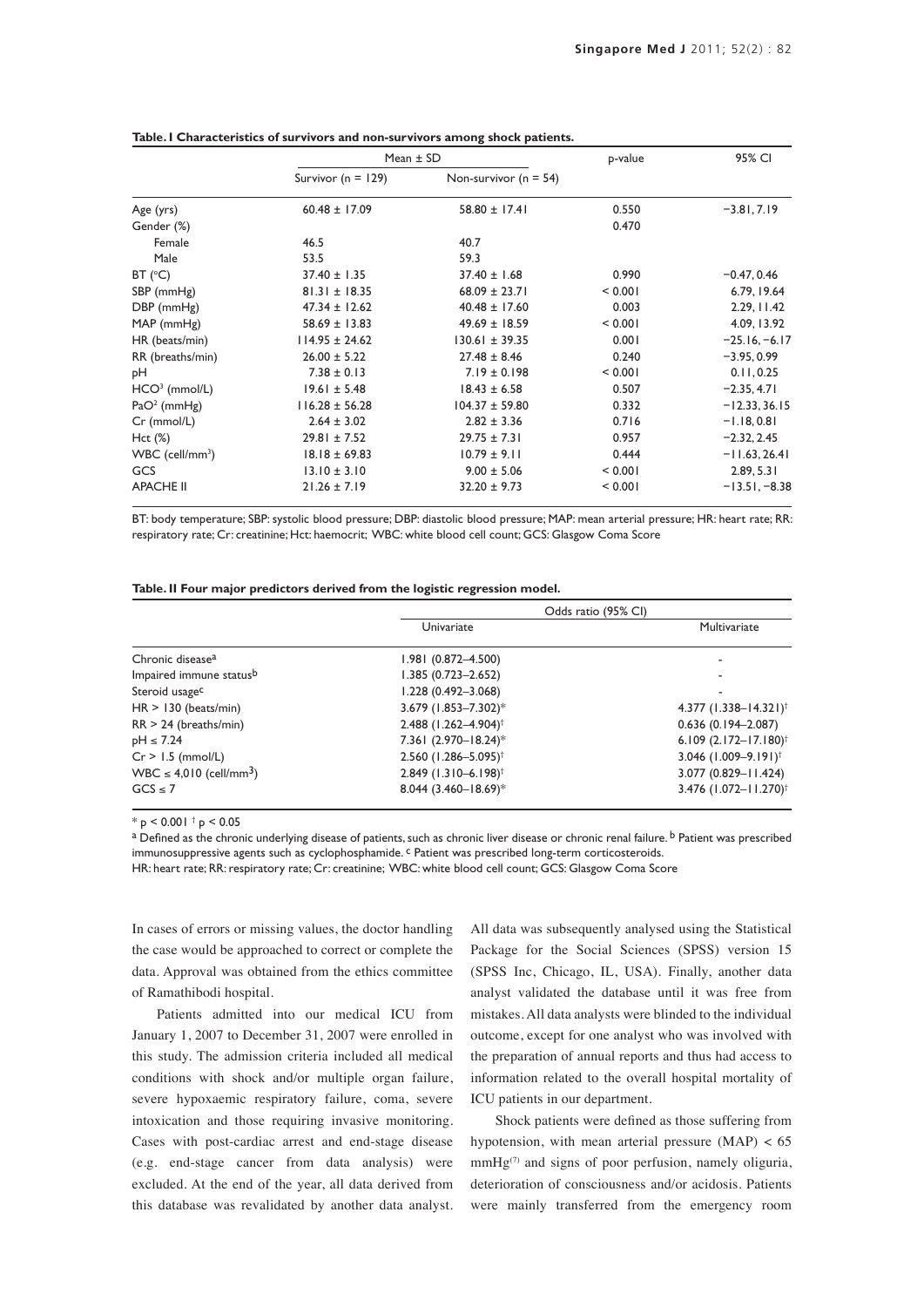| Predictor      | Score |
|----------------|-------|
| pH             |       |
| $\leq 7.24$    |       |
| > 7.24         | 0     |
| HR (beats/min) |       |
| > 130          |       |
| $\leq$ 130     | ŋ     |
| Cr (mmol/L)    |       |
| > 1.5          |       |
| $\leq$ 1.5     | 0     |
| GCS            |       |
| $\leq 7$       |       |
| > 7            | ი     |
|                |       |

HR: heart rate; Cr: creatinine; GCS: Glasgow Coma Score

or medical wards, and were treated by the medical intensive care team, including second year medical residents, pulmonary and critical care fellows and staff. Pulmonary artery catheter insertion was performed if haemodynamic measurement was required.

The primary aim of this study was to identify the variables that could predict the 30-day mortality among shock patients. For all categorical data, the statistical significance was calculated using chi-square test. For continuous variables, the student's *t*-test was applied for calculating the significant difference of each variable between the mortality outcomes. The logistic regression model was used for analysing predictor variables, and survival data was analysed using log-rank test. The area under the receiver operating characteristic (ROC) curve was used to test the power of prediction of the model and scoring system.

## **RESULTS**

Data of 467 patients was recorded in this database, out of which 183 were diagnosed with shock. The percentages of septic shock, hypovolaemic shock and other types of shocks were 77%, 11% and 12%, respectively. The overall mortality rate in shock patients was 29.5%. Table I shows the characteristics between the survivors and non-survivors. By univariate analysis, the variables related to mortality outcome were: heart rate (HR) > 130 beats/min ( $p < 0.001$ ), pH value  $\le 7.24$  ( $p < 0.001$ ), creatinine  $(Cr) > 1.5$  mg/dl (p = 0.007), Glasgow Coma Score (GCS)  $\leq 7$  (p < 0.001), total white blood cell in complete blood count  $\leq 4,010$  cell/mm<sup>3</sup> ( $p = 0.007$ ), and respiratory rate  $> 24$  breaths/min ( $p = 0.008$ ).

Results from the logistic regression model, as shown in Table II, demonstrated that the variables predicting mortality outcomes were:  $HR > 130$  beats/min (p = 0.015, odds ratio [OR] 4.38, 95% confidence interval [CI]  $1.338-14.321$ ,  $pH \le 7.24$  ( $p = 0.001$ , OR 6.11, 95%)



**Fig. 1** Bar chart shows the increase in mortality rate of shock patients according to the increment in shock score.



**Fig. 2** Graph shows the ROC curve of the shock score for predicting survival outcome. At the cut point value < 2, the sensitivity and specificity were 75.0% and 76.7%, respectively, and the area under ROC curve for this model was 0.81.

CI 2.17–17.18),  $Cr > 1.5$  mg/dl (p = 0.048, OR 3.05, 95% CI 1.01–9.19), and GCS  $\leq$  7 (p = 0.038, OR 3.476, 95% CI 1.07–11.27). By this model, the sensitivity and specificity were 82.5% and 60.5%, respectively. The area under the ROC curve for this model was 0.826. In the septic shock group, the variables predicting survival outcome were:  $HR > 130$  beats/min ( $p = 0.023$ , OR 4.09, 95% CI 1.213–13.759), pH ≤ 7.24 (p = 0.001, OR 8.29, 95% CI 2.306–29.848), Cr > 1.5 mg/dl (p = 0.043, OR 3.90, 95% CI 1.042–14.599). However, inclusion of  $GCS \leq 7$  in this model did not affect its sensitivity and specificity. The areas under the ROC curve of the model with and without  $GCS \le 7$  were 0.826 and 0.809, respectively.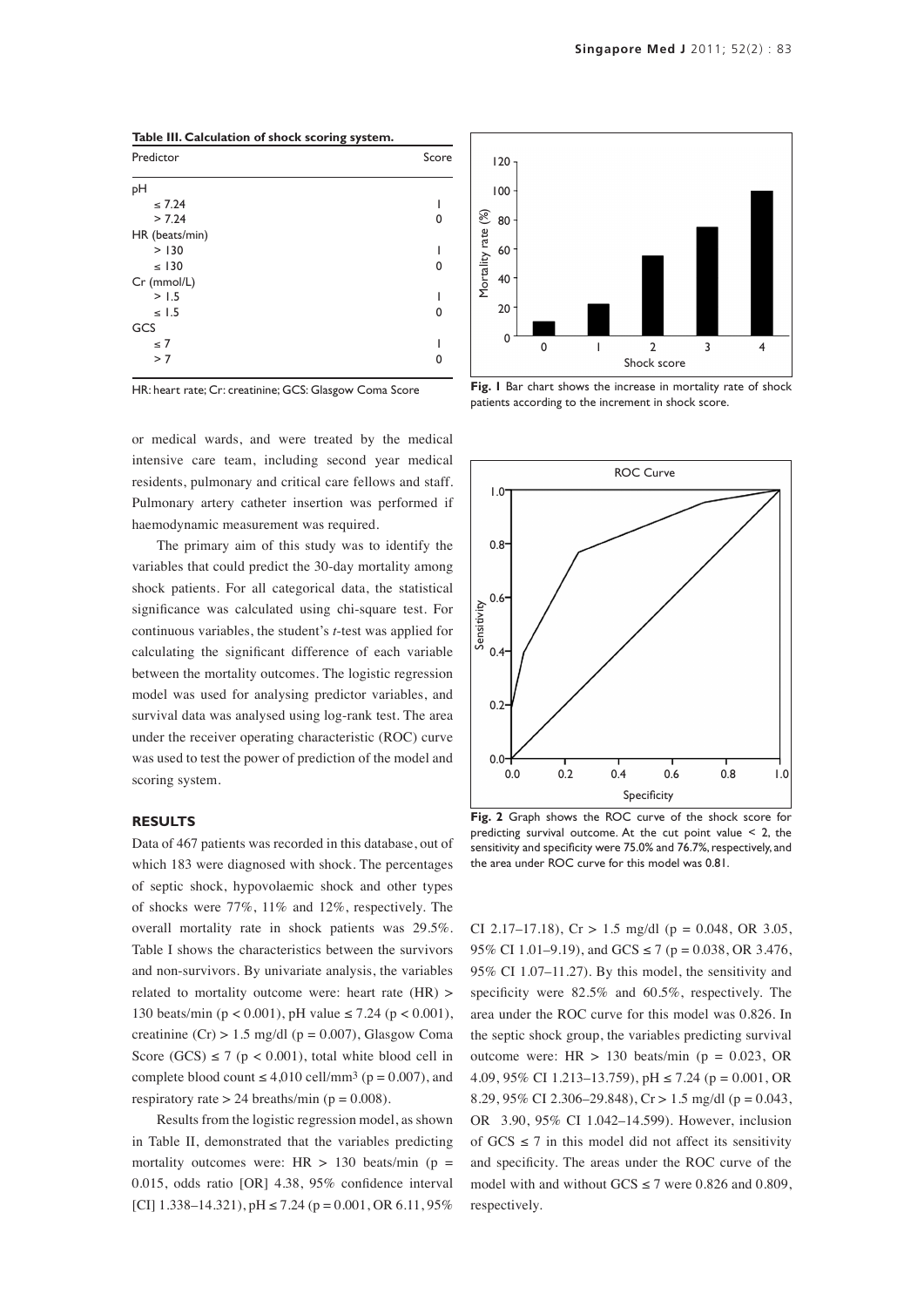

**Fig. 3** Graph shows the difference in cumulative survival between shock patients with initial shock score  $\leq 2$  and  $\geq 2$ .

The shock scoring system was created and validated for its predictive power in 107 patients. We scored 0 for the given values of predictors associated with a lower risk of death, and 1 for those related to a higher risk of death (Table III). Fig. 1 illustrates that the higher the shock score value, the greater the mortality rate observed. With regard to the capability for prediction, the ROC curve revealed an area under curve (AUC) of 0.81 (Fig. 2). At the cut point value  $< 2$ , the sensitivity, specificity, positive predictive value (PPV) and negative predictive values (NPV) for survival prediction were 75.0%, 76.7%, 82.8% and 67.3%, respectively. In addition, the probability of survival in shock patients with shock score  $< 2$  was significantly higher than that for patients with a score  $\geq 2$  (Fig. 3). We also found a good correlation between this score and the APACHE II score, with  $r = 0.784$  and  $p < 0.001$  (Fig. 4). Finally, shock patients with initial APACHE II score > 30 had a very high probability of death  $(p < 0.001)$ , especially after 48 hours of admission.

## **DISCUSSION**

The results from our study revealed four major variables associated with mortality outcome in shock patients, with low pH being the most important predictor. In clinical practice, it is a crucial surrogate indicator for poor tissue perfusion and is usually observed in multiple organ dysfunction. Likewise, changes in HR, GCS, and serum Cr are reasonable indicators of severity of shock, as they represent major organs that are essential for human survival. In terms of the power of prediction, the area under the ROC curve of 0.81 indicates a good predictor. Moreover, the good correlation between the shock score and



**Fig. 4** Graph shows the linear correlation between APACHE II and shock score.

APACHE II score ensures that this score can be used for survival prediction.

With regard to good PPV, a shock score of  $\lt$  2 considerably increases the probability of survival. As a result, the decrement of shock score from a higher baseline value to < 2 may indicate an improvement of shock and may be used for monitoring during treatment. Another advantage of this score is its practicability. Unlike other scoring systems such as SOFA, APACHE II and SAP, which require many variables to calculate, this shock score requires only four variables for estimating the risk of death, thus allowing the physician to use it at bedside.

All variables calculated in this study were obtained from a single database. Thus, some important variables such as the amount of fluid administered for resuscitation, the time required to achieve the goal and lactate levels were not included.<sup>(8)</sup> This may have affected the accuracy of our model. Thus, we suggest that a prospective study that includes more shock-related variables be performed to verify if these predictors are indeed the main variables associated with mortality outcome. In addition, this score should be validated in a different population of shock patients so as to confirm its accuracy.

### **REFERENCES**

- 1. Mayr VD, Dünser MW, Greil V, et al. Causes of death and determinants of outcome in critically ill patients. Crit Care 2006; 10:R154.
- 2. Le Gall JR, Lemeshow S, Saulnier F. A new Simplified Acute Physiology Score (SAPS II) based on a European/North American multicenter study. JAMA 1993; 270: 2957-63.
- 3. Knaus WA, Draper EA, Wagner DP, Zimmerman JE. APACHE II: a severity of disease classification system. Crit Care Med 1985; 13:818-29.
- 4. Vincent JL, Moreno R, Takala J, et al. The SOFA (Sepsis-related Organ Failure Assessment) score to describe organ dysfunction/ failure. On behalf of the Working Group on Sepsis-Related